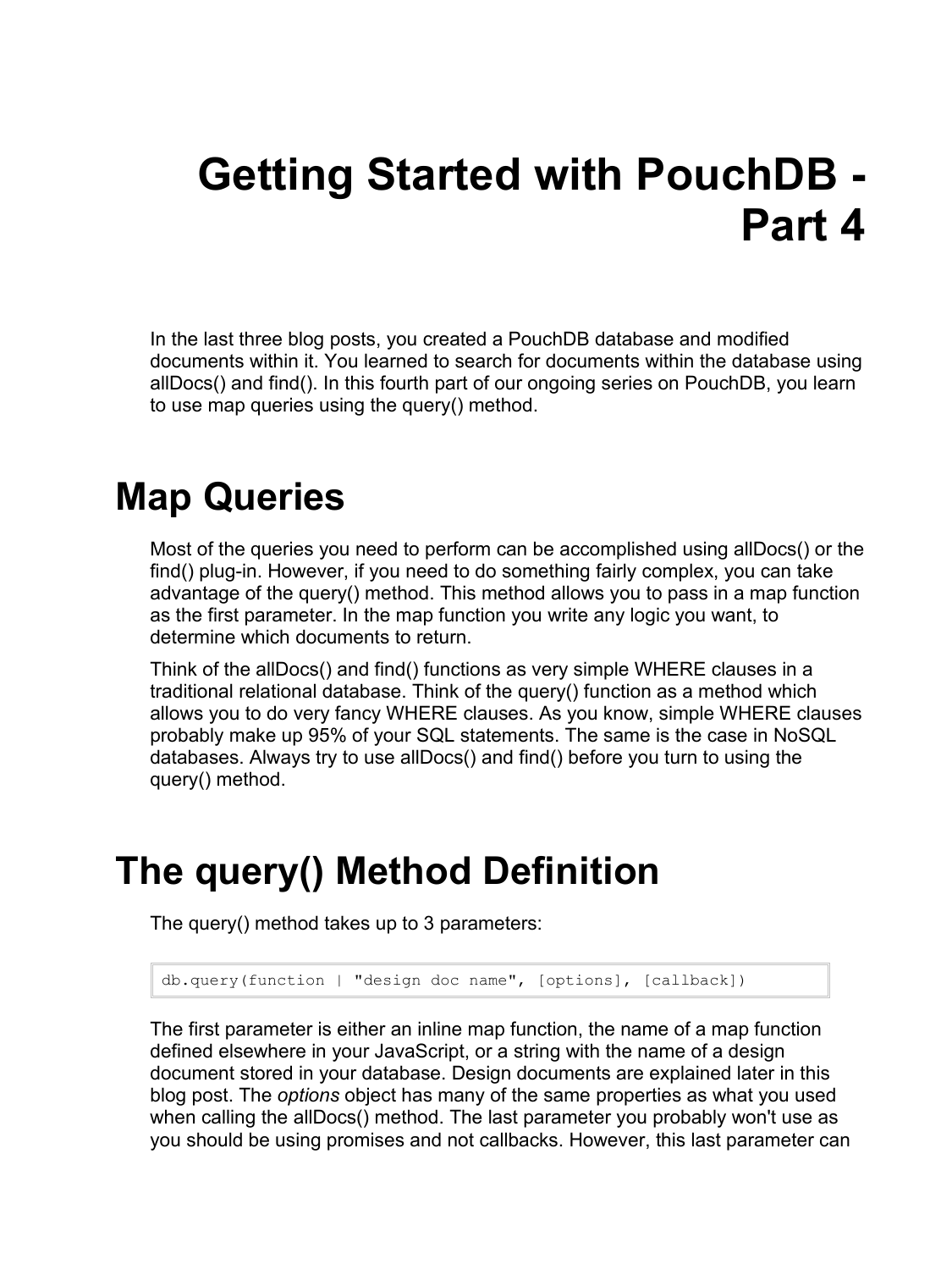come in handy if you needed to further refine the data returned from the query as that data is passed to the callback function.

The map function you pass in calls the emit() function to return a key/value pair. The map function is called once for each document in your database. Pass to the first parameter of the emit() function, a valid property name in a document you wish to emit as the "key". Pass to the second parameter, a valid property name(s) in a document you wish to emit at the "value". An example of an inline function you might supply to the query() function looks like the following.

```
function (doc, emit) {
  emit(key field, value field);
}
```
# **Temporary Views**

When you pass in a function, or a function name to the query() method, you are creating a temporary view. This means a full document scan is performed and a temporary index is created with the resulting data. The data is returned by using this index, and then this index is thrown away. It is not recommended that you use temporary views in a production application. They are useful, however, for you to try things out during development. All the techniques you are going to learn now about temporary views are the same as for when you create persistent views in a design document.

### **Using the query() Method**

In the code below, pass to the query() function, a function with two parameters; *doc* and *emit*. The *doc* parameter is filled in with the document each time it is called, the emit is a callback function passed in from the query() method. To ensure you only get those documents that have people in them, add an if statement to check for a *lastName* property. If you find a document that has a lastName property, emit the *doc.\_id* value as the "key", and concatenate the *firstName*, a space, and the *lastName* values as the "value".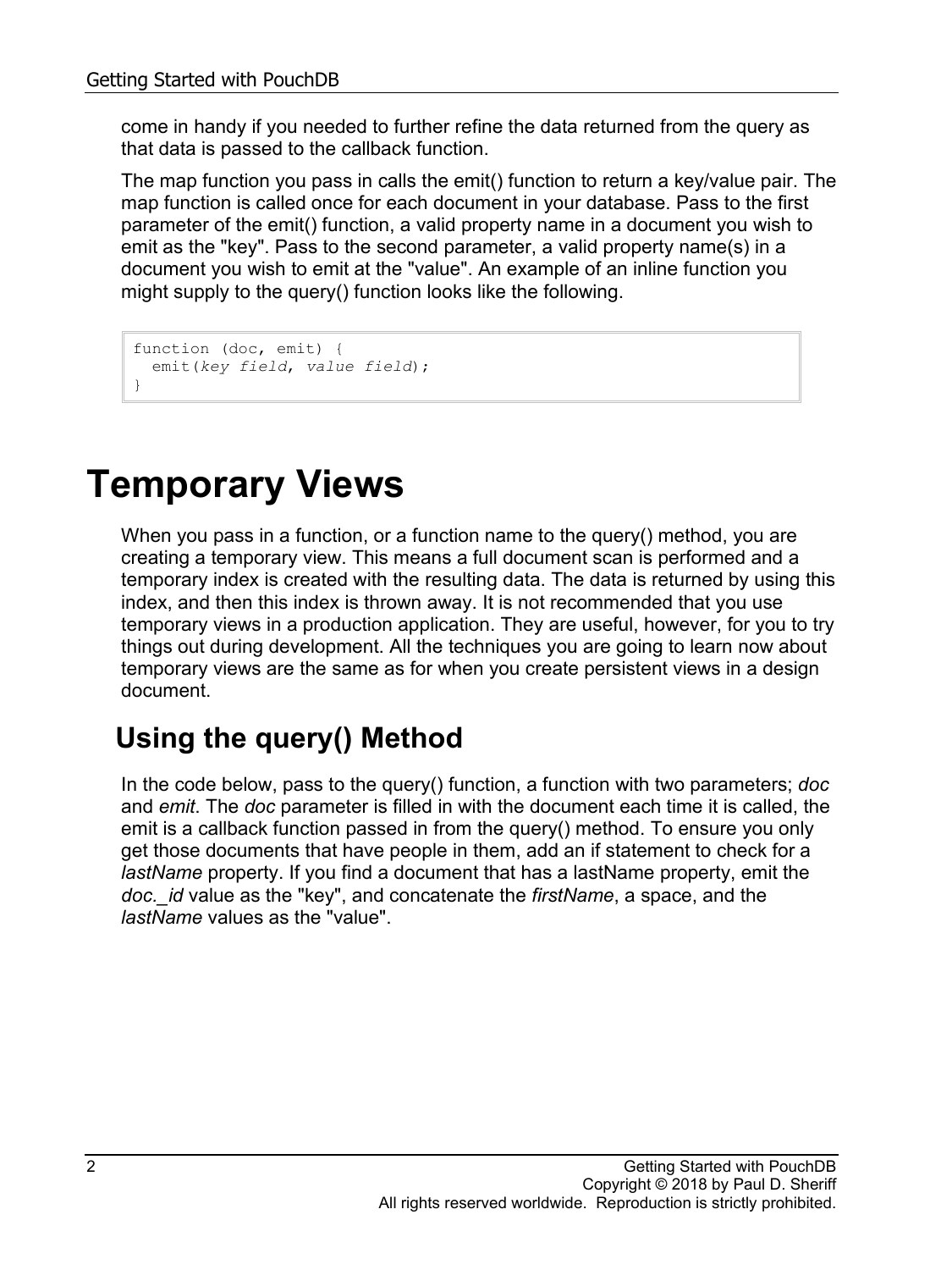```
function simpleQuery() {
  db.query(function (doc, emit) {
     // Only get documents with lastName property
     if (doc.lastName) {
       // Emit _id as key, first name + last name as the value
       emit(doc._id, doc.firstName + ' ' + doc.lastName);
     }
   }).then(function (response) {
     pouchDBSamplesCommon.displayJSON(response);
   }).catch(function (err) {
     pouchDBSamplesCommon.displayMessage(err);
   });
}
```
The output from the above query looks like the following:

```
{
  "total rows": 5,
   "offset": 0,
   "rows": [
     {
       "key": "bjones",
       "id": "bjones",
       "value": "Bruce Jones"
     },
     {
       "key": "jkuhn",
       "id": "jkuhn",
       "value": "John Kuhn"
     },
     {
       "key": "mshane",
       "id": "mshane",
       "value": "Molly Shane"
     },
     {
      "key": "msheriff",
       "id": "msheriff",
       "value": "Madison Sheriff"
     },
     {
       "key": "psheriff",
       "id": "psheriff",
       "value": "Paul Sheriff"
     }
   ]
}
```
**NOTE**: If you eliminate the if statement to check for the *lastName* property, you get back all the 'service' documents, in addition to the 'technician' documents, with their *value* property set to 'undefined undefined'.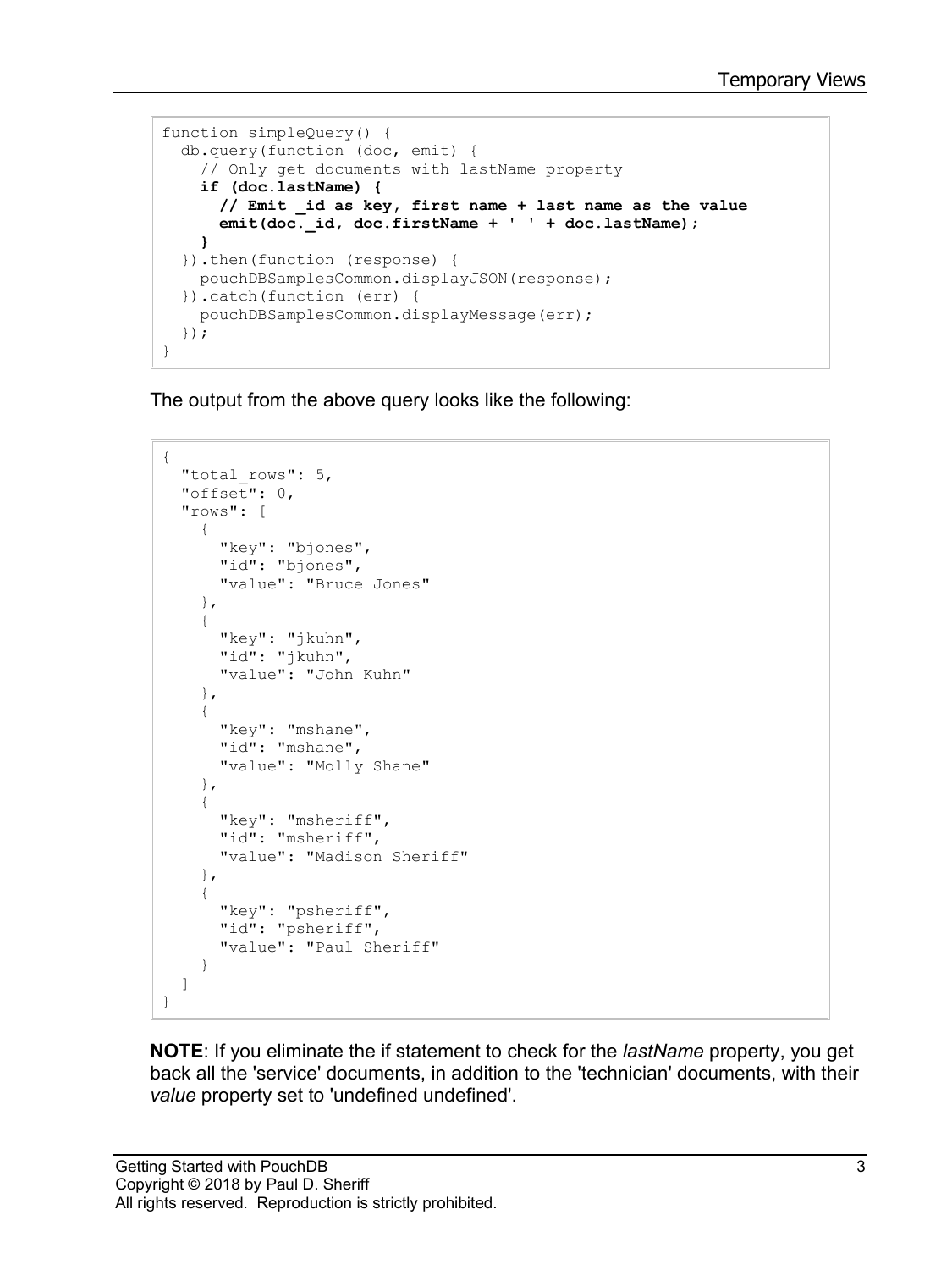### **A Key, But No Value**

If you just want to get a key and not a value, pass one parameter to the emit() function. The *value* property will be null when the result is output.

```
function simpleQueryNoValue() {
  db.query(function (doc, emit) {
     if (doc.lastName) {
       // Emit first name + last name as the key, no value
       emit(doc.firstName + ' ' + doc.lastName);
     }
  }).then(function (response) {
    pouchDBSamplesCommon.displayJSON(response);
   }).catch(function (err) {
    pouchDBSamplesCommon.displayMessage(err);
  });
}
```

```
{
  "total rows": 5,
   "offset": 0,
   "rows": [
     {
       "key": "Bruce Jones",
       "id": "bjones",
       "value": null
     },
     {
       "key": "John Kuhn",
       "id": "jkuhn",
       "value": null
     },
     {
       "key": "Madison Sheriff",
       "id": "msheriff",
       "value": null
     },
     {
      "key": "Molly Shane",
       "id": "mshane",
       "value": null
     },
     {
       "key": "Paul Sheriff",
       "id": "psheriff",
       "value": null
     }
   ]
}
```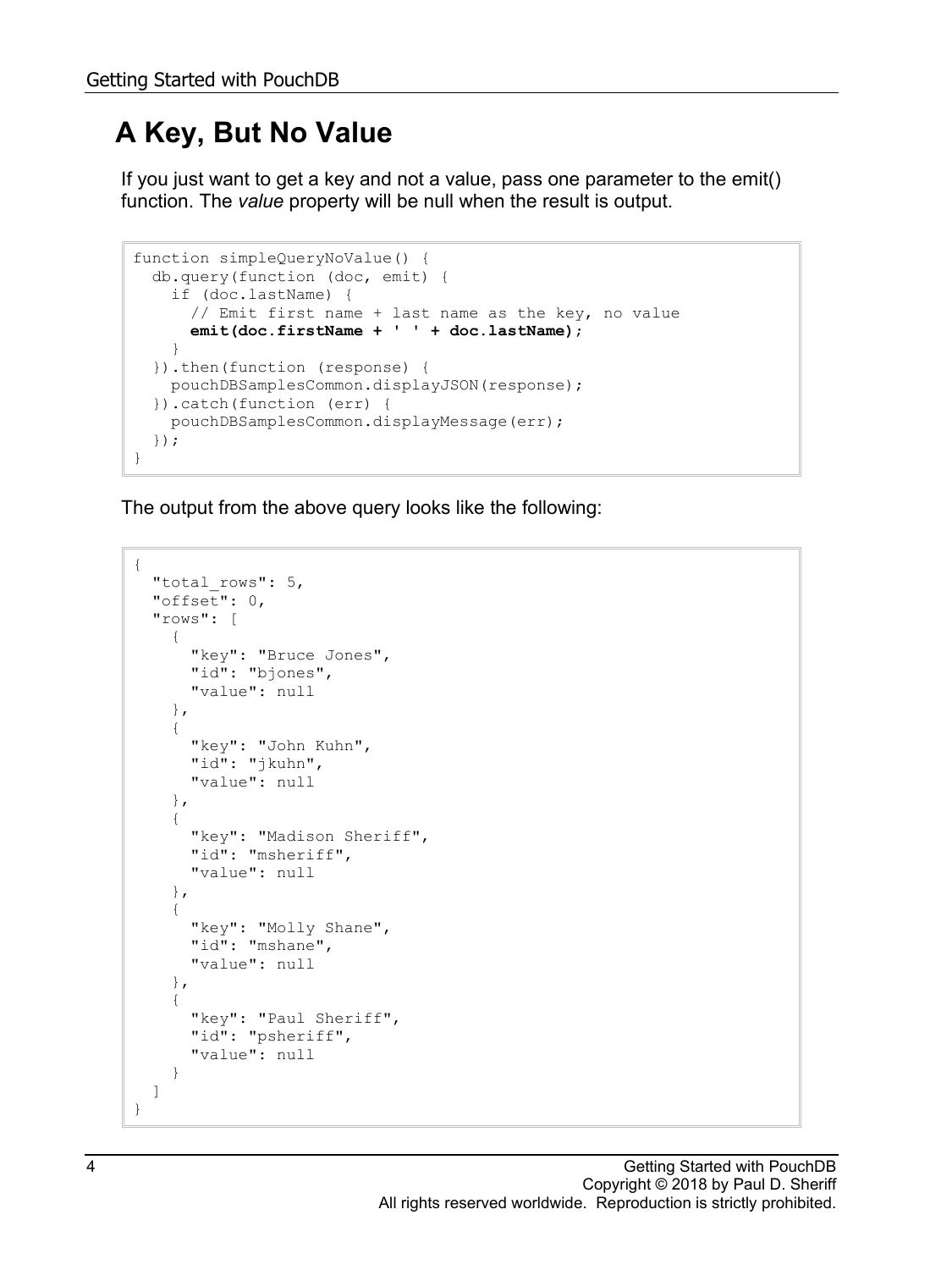**NOTE**: You may also pass a null as the first parameter to have a null key. But, doing so is of limited value, so you probably won't do this.

#### **Return Multiple Values as Array**

Instead of just returning a single field value as the *value* property, you may return an array. Just create an array as the second parameter to the emit() function and pass in a comma-separated list of property names.

```
function simpleQueryMultipleFields() {
  pouchDBSamplesCommon.hideMessageAreas();
  db.query(function (doc, emit) {
     if (doc.lastName) {
      // Emit id as key, and two values; last name and first name
      emit(doc. id, [doc.lastName, doc.firstName]);
     }
   }).then(function (response) {
    pouchDBSamplesCommon.displayJSON(response);
   }).catch(function (err) {
    pouchDBSamplesCommon.displayMessage(err);
   });
}
```

```
{
   "total_rows": 5,
  "offset": 0, "rows": [
     {
        "key": "bjones",
        "id": "bjones",
        "value": [
         "Jones",
          "Bruce"
        ]
     },
     {
        "key": "jkuhn",
       "id": "jkuhn",
        "value": [
          "Kuhn",
          "John"
        ]
     },
     // MORE DOCS HERE
   ]
}
```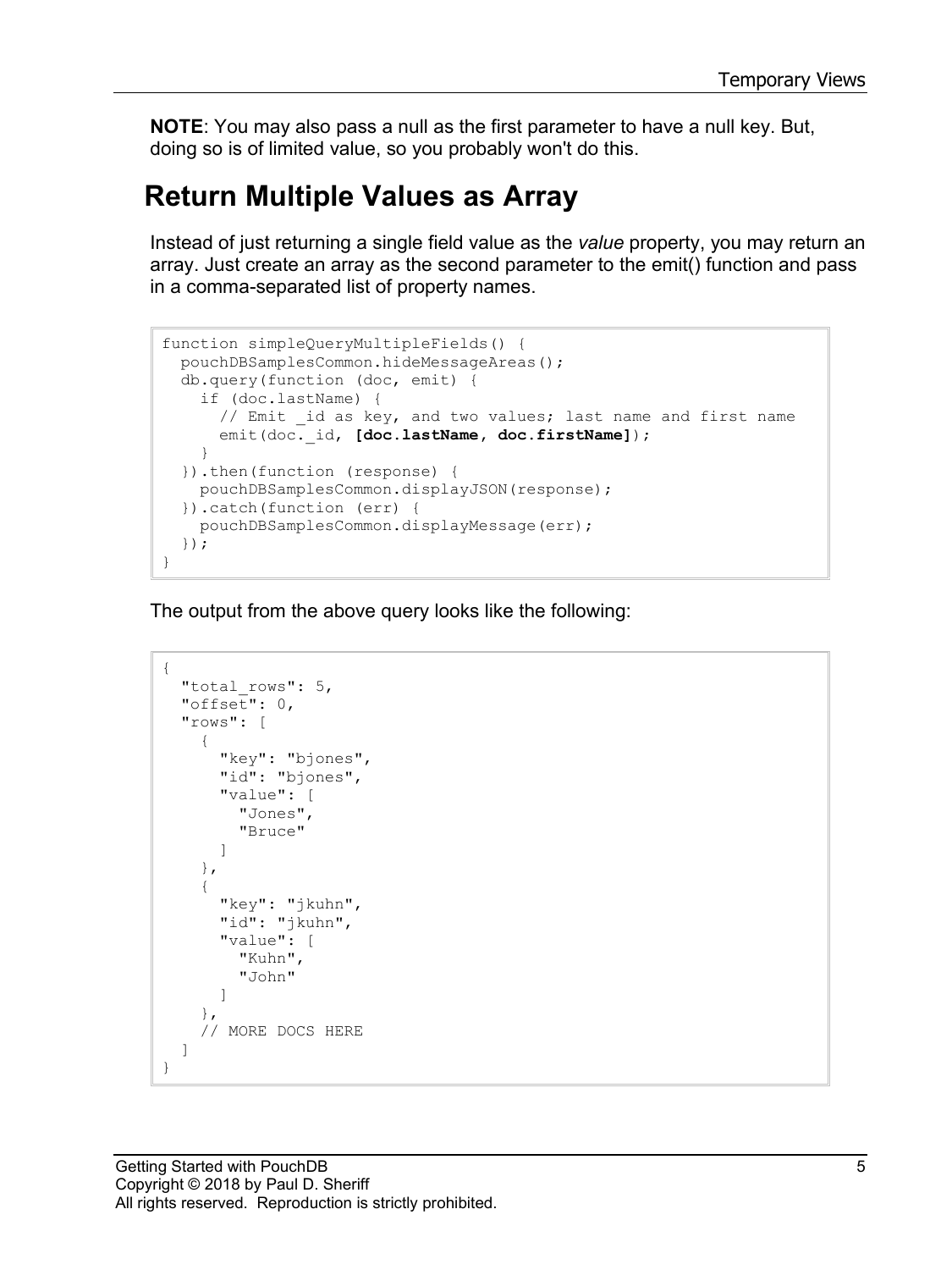#### **Return Multiple Values as Object**

Instead of just returning a single field value as the *value* property, you may return an object. Create a JSON object as the second parameter to the emit() function as shown in the code below.

```
function simpleQueryWithObject() {
  pouchDBSamplesCommon.hideMessageAreas();
   db.query(function (doc, emit) {
    if (doc.lastName) {
      // Emit id as key, object as value
 emit(doc._id, { 
 "lname": doc.lastName, 
         "fname": doc.firstName 
       });
    }
   }).then(function (response) {
    pouchDBSamplesCommon.displayJSON(response);
   }).catch(function (err) {
    pouchDBSamplesCommon.displayMessage(err);
   });
}
```
The output from the above query looks like the following:

```
{
  "total rows": 5,
   "offset": 0,
   "rows": [
     {
       "key": "bjones",
        "id": "bjones",
        "value": {
          "lname": "Jones",
          "fname": "Bruce"
        }
     },
     {
        "key": "jkuhn",
        "id": "jkuhn",
        "value": {
          "lname": "Kuhn",
          "fname": "John"
        }
     },
     // MORE DOCS HERE
   ]
}
```
**NOTE**: You may also specify an array or object for the first parameter of the emit() function to return an array or object for the *key* property too.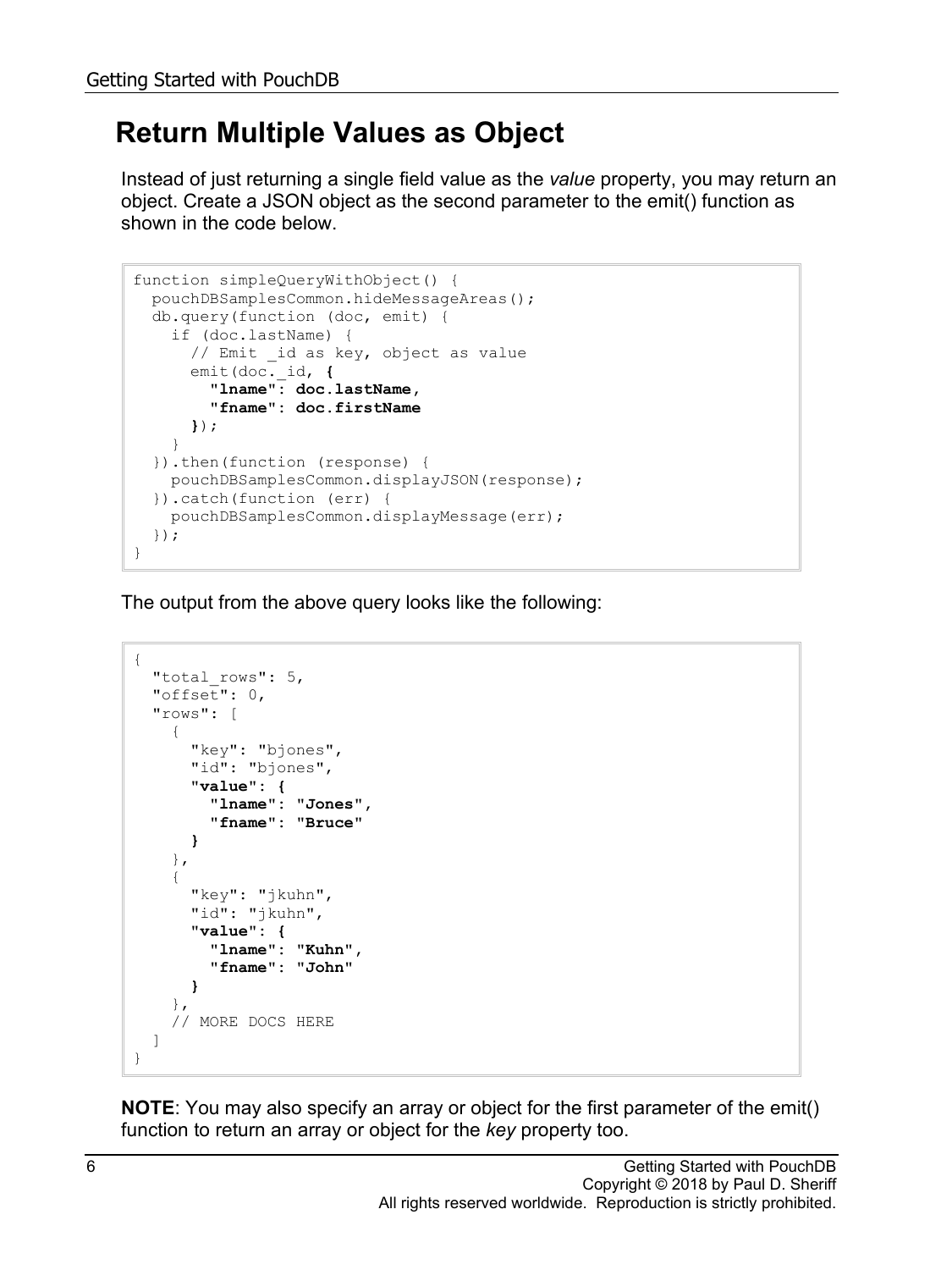#### **Create and Use an External Function**

You don't have to pass an inline function to the query() method. You can create a function that accepts a document and the emit callback as shown below. **NOTE**: You do not have to accept the *emit* parameter in this function.

```
function getServices(doc, emit) {
   if (doc.docType === 'service') {
   emit(doc. id, doc.cost);
   }
}
```
When you call the query() method, you now just pass the name of the function, **getServices**, as the first parameter to the query() method. In the function below, you are also including the second parameter to the query() method which is the *options* object. Specifying *include\_docs: true* returns the complete document information just as you learned when you used the allDocs() method.

```
function mapFunction() {
   db.query(getServices,
     {
       include_docs: true
     }).then(function (response) {
      pouchDBSamplesCommon.displayJSON(response);
     }).catch(function (err) {
      pouchDBSamplesCommon.displayMessage(err);
     });
}
```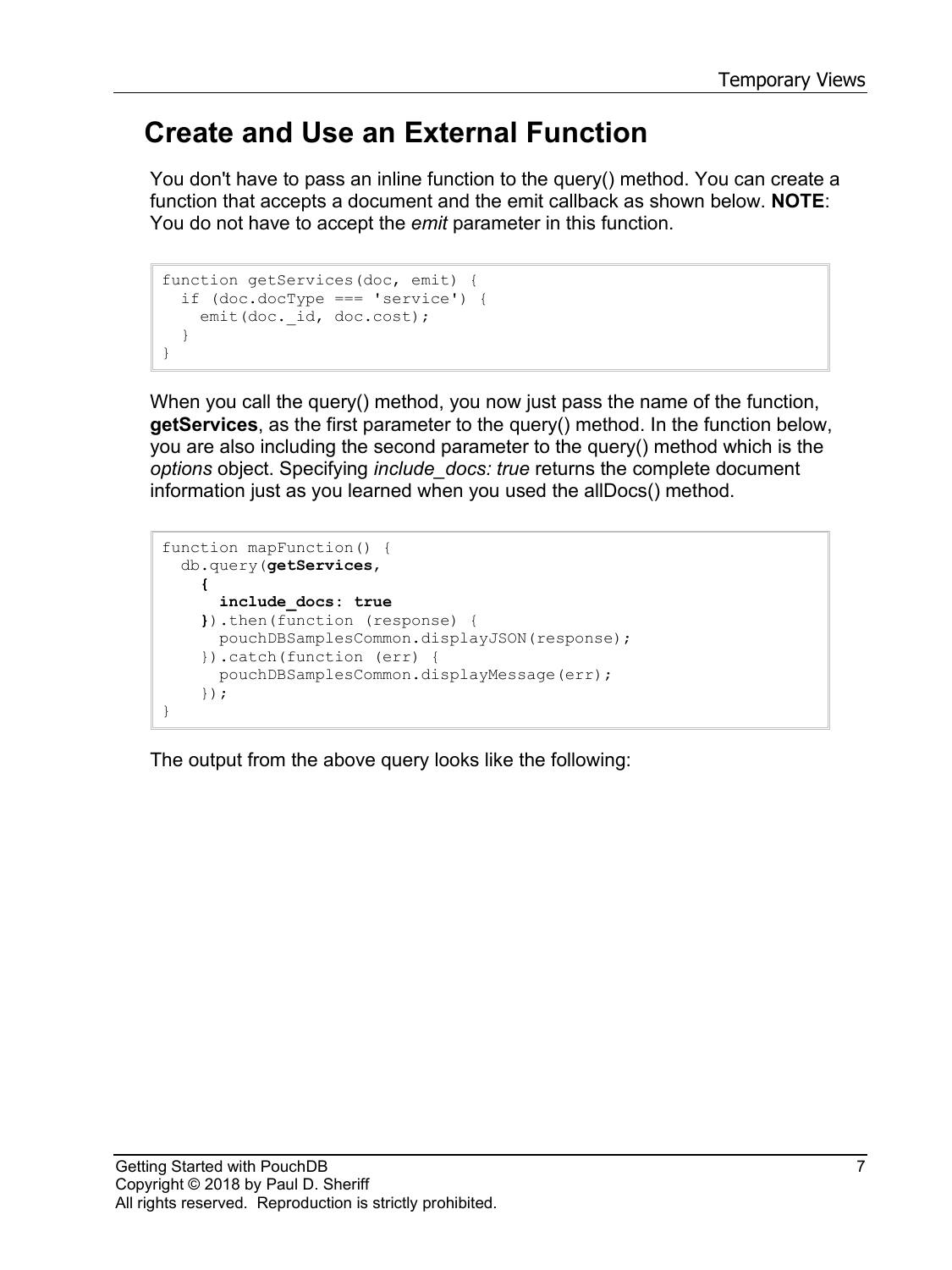{

```
"total rows": 5,
 "offset": 0,
 "rows": [
   {
     "key": "Carpentry",
     "id": "Carpentry",
     "value": 100,
     "doc": {
       "cost": 100,
       "docType": "service",
      " id": "Carpentry",
       "_rev": "1-2166646e5efd4a00b7eca9ae09b06839"
     }
   },
   {
     "key": "Concrete",
     "id": "Concrete",
     "value": 75,
     "doc": {
       "cost": 75,
       "docType": "service",
      " id": "Concrete",
       "_rev": "1-02b5f6046b3143f2b7b62b6e7c7cf7f2"
     }
   },
   {
     "key": "Electrical",
     "id": "Electrical",
     "value": 85,
     "doc": {
       "cost": 85,
       "docType": "service",
      " id": "Electrical",
       "_rev": "1-34469ab9046140d1bd34e0563d31a8ab"
     }
   },
   {
    "key": "Plumbing",
     "id": "Plumbing",
     "value": 75,
     "doc": {
       "cost": 75,
       "docType": "service",
       "_id": "Plumbing",
       "_rev": "1-86290166aeeb4b309d47c0aa06851cb3"
     }
   },
   {
    "key": "Yard work",
     "id": "Yard work",
     "value": 25,
     "doc": {
       "cost": 25,
       "docType": "service",
      " id": "Yard work",
```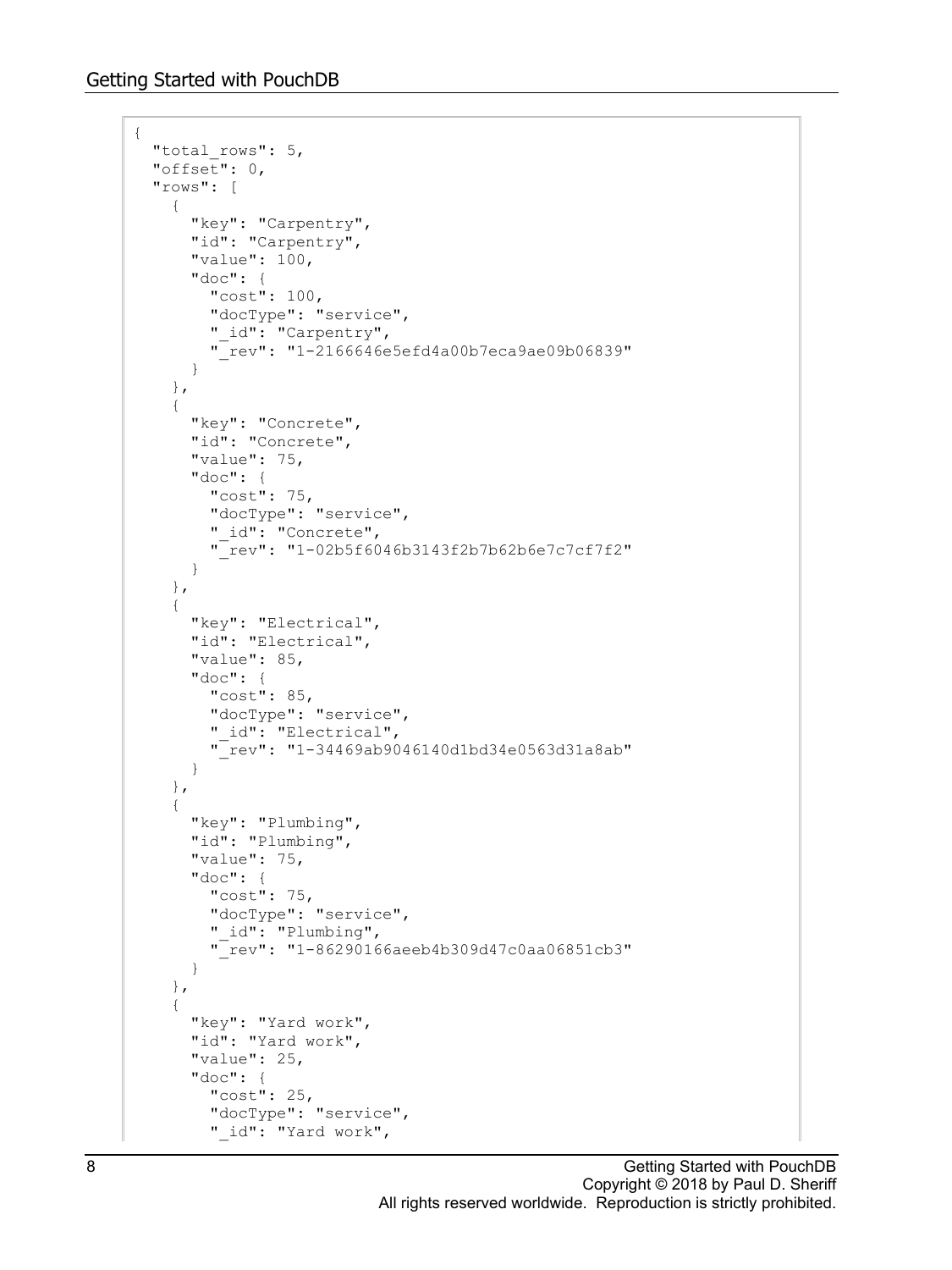```
 "_rev": "1-c4e99b9d157a4d508d8c8cfbb162f087"
        }
     }
   ]
}
```
### **Apply Filter to Query**

Just like you did with the allDocs() method you may add the *startkey* and *endkey* properties in the *options* object. The filter is applied to the *key* property returned from the emit().

```
function mapAndFilter() {
  pouchDBSamplesCommon.hideMessageAreas();
   db.query(getServices,
     {
       startkey: 'C',
       endkey: 'C\ufff0',
       include_docs: true
     }).then(function (response) {
       pouchDBSamplesCommon.displayJSON(response);
     }).catch(function (err) {
       pouchDBSamplesCommon.displayMessage(err);
     });
}
```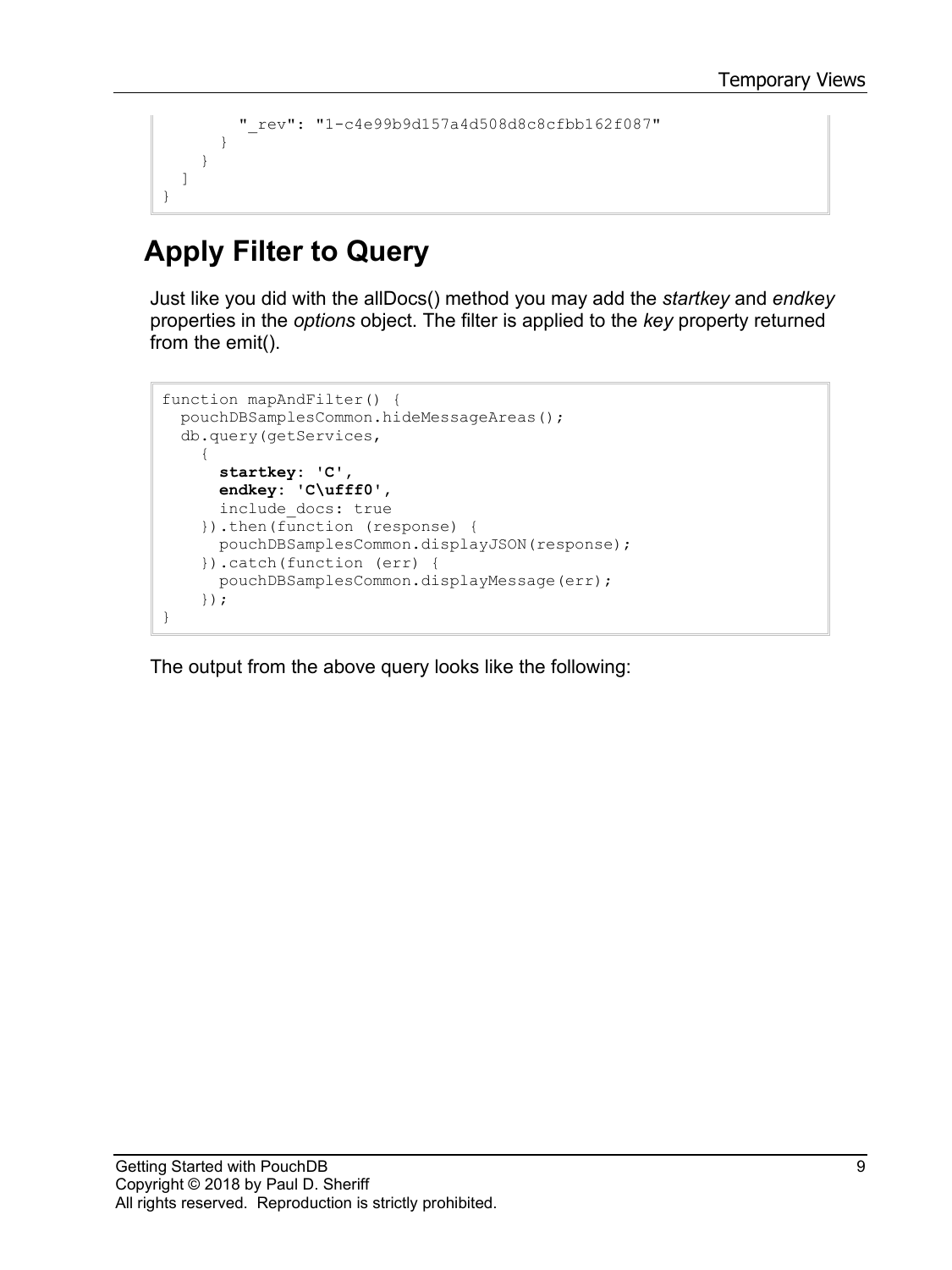```
{
  "total rows": 5,
   "offset": 0,
   "rows": [
     {
       "key": "Carpentry",
       "id": "Carpentry",
       "value": 100,
       "doc": {
         "cost": 100,
         "docType": "service",
        " id": "Carpentry",
         "_rev": "1-2166646e5efd4a00b7eca9ae09b06839"
       }
     },
     {
       "key": "Concrete",
      "id": "Concrete",
       "value": 75,
       "doc": {
         "cost": 75,
         "docType": "service",
        " id": "Concrete",
         "_rev": "1-02b5f6046b3143f2b7b62b6e7c7cf7f2"
       }
     }
   ]
}
```
## **Persistent Views**

As mentioned earlier, temporary views are fine for development, but should not be used in production applications. Instead, use persistent views by creating design documents with the map function pre-defined and stored in the database. The first time you run the query, the data returned from the query is stored as a secondary index in the database. This means all subsequent calls to the query() method are performed much quicker.

### **Create a Design Document**

To add a design document to your database, create a JSON object with an *\_id* and *views* properties. The *\_id* property needs to be unique and should be prefixed with "\_design" followed by a slash, then a general name of the queries you are defining within this design document. You may create one or more design document views, which you learn how to do later. After defining your design document JSON object, store it into your database using the put() method as shown in the following code.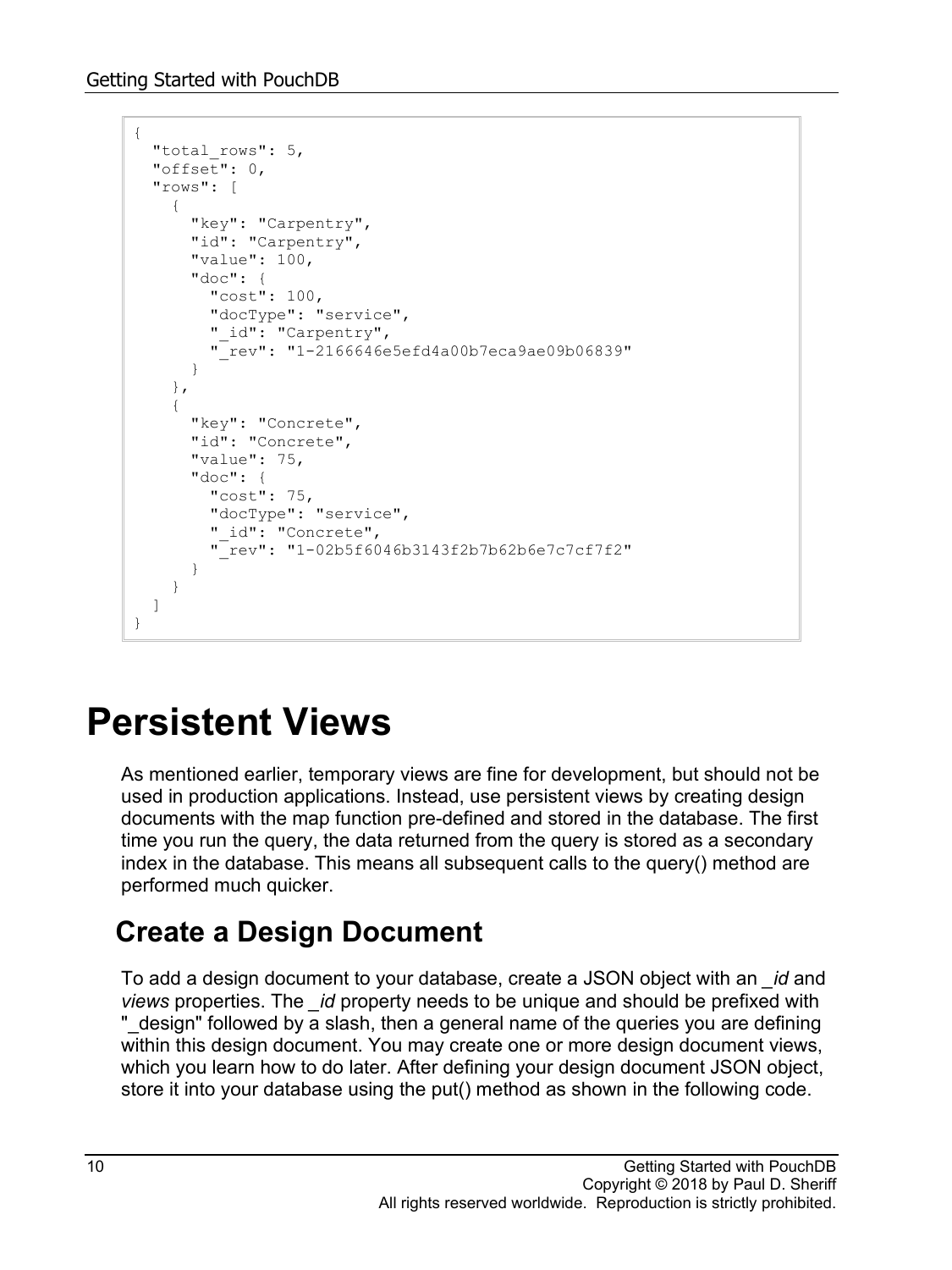```
function createDesignDoc() {
 let ddoc = \{id: ' design/generalQueries',
    views: {
      allTechnicians: {
        map: function (doc) {
           if (doc.docType === 'technician') {
            emit(doc. id, doc.firstName + ' ' + doc.lastName);
 }
         }.toString()
       }
     }
   };
   // Save the design document
  db.put(ddoc).then(function () {
    // Successfully added
    pouchDBSamplesCommon.displayMessage("Design document created 
successfully.");
   }).catch(function (err) {
    pouchDBSamplesCommon.displayMessage(err);
   });
}
```
Let's take a closer look at the *views* property as shown in the code below. In line 1 define the *views* property as an object. Create a property with a unique name for each map function you wish to create. In line 2 you see a property name of *allTechnicians*. This property is another JSON object with a single property named *map* (line 3). This property is defined as a function that accepts a document object. Do not pass the emit parameter like you did with the temporary views. The body of the function (lines 4-6) can be any code you want, just like the ones you used in the temporary views in this blog post. Finally, you apply the toString() method (line 7) to this complete property so it can be stored into the database.

```
1. views: {
2. allTechnicians: {<br>3. map: function (
3. map: function (doc) {<br>4. if (doc.docType ===
4. if (doc.docType === 'technician') {<br>5. emit(doc.id, doc.firstName + ''
               emit(doc. id, doc.firstName + ' ' + doc.lastName);
6. }<br>7. }.t
      7. }.toString()
8. }
9. }
```
#### **Create Two Design Documents**

If you remember from part 2 of this blog post series, you inserted two different kinds of documents into the handyman database; technician and service documents. You may wish to retrieve only one or the other, so these queries are ideal for persistent views. Create these two views using the code shown below: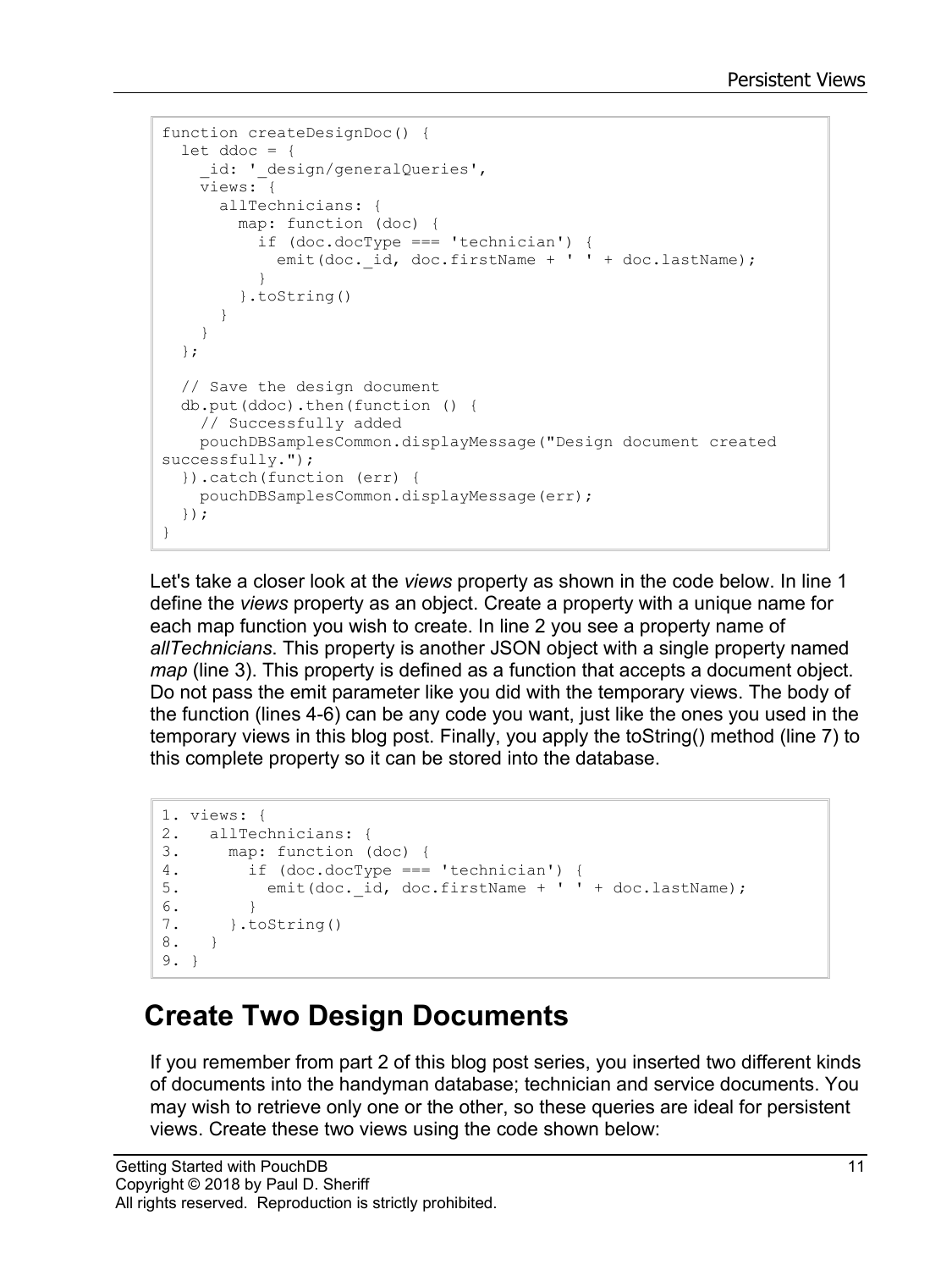```
function createDesignDocs() {
   // First check to see if the design document exists
   db.get("_design/generalQueries")
     .then(function (doc) {
      pouchDBSamplesCommon.displayMessage("Design document: '" + 
doc. id + "' already exists.");
     }).catch(function (err) {
      if (err.status == 404) {
        let ddoc = \{ _id: '_design/generalQueries',
           views: {
             allTechnicians: {
              map: function (doc) {
                 if (doc.docType === 'technician') {
                 emit(doc. id, doc.firstName + ' ' + doc.lastName);
 }
              }.toString()
            },
             allServices: {
              map: function (doc) {
                 if (doc.docType === 'service') {
                  emit(doc. id, doc.cost);
 }
               }.toString()
 }
 }
         };
         // Save the design document
        db.put(ddoc).then(function () {
          // Successfully added
          pouchDBSamplesCommon.displayMessage("Design document 
created successfully.");
        }).catch(function (err) {
          pouchDBSamplesCommon.displayMessage(err);
         });
       }
       else {
         pouchDBSamplesCommon.displayMessage(err);
 }
     });
}
```
#### **Retrieve all Technician Documents**

Now that you created the two design documents, pass the name of the "allTechnicians" view to the query() method as the first parameter. You don't specify the word " design" in the first parameter, but you do use the name that comes after that, followed by a slash, then the property name you used to create the view. The second parameter can still be an *options* object with any properties set that you want to use.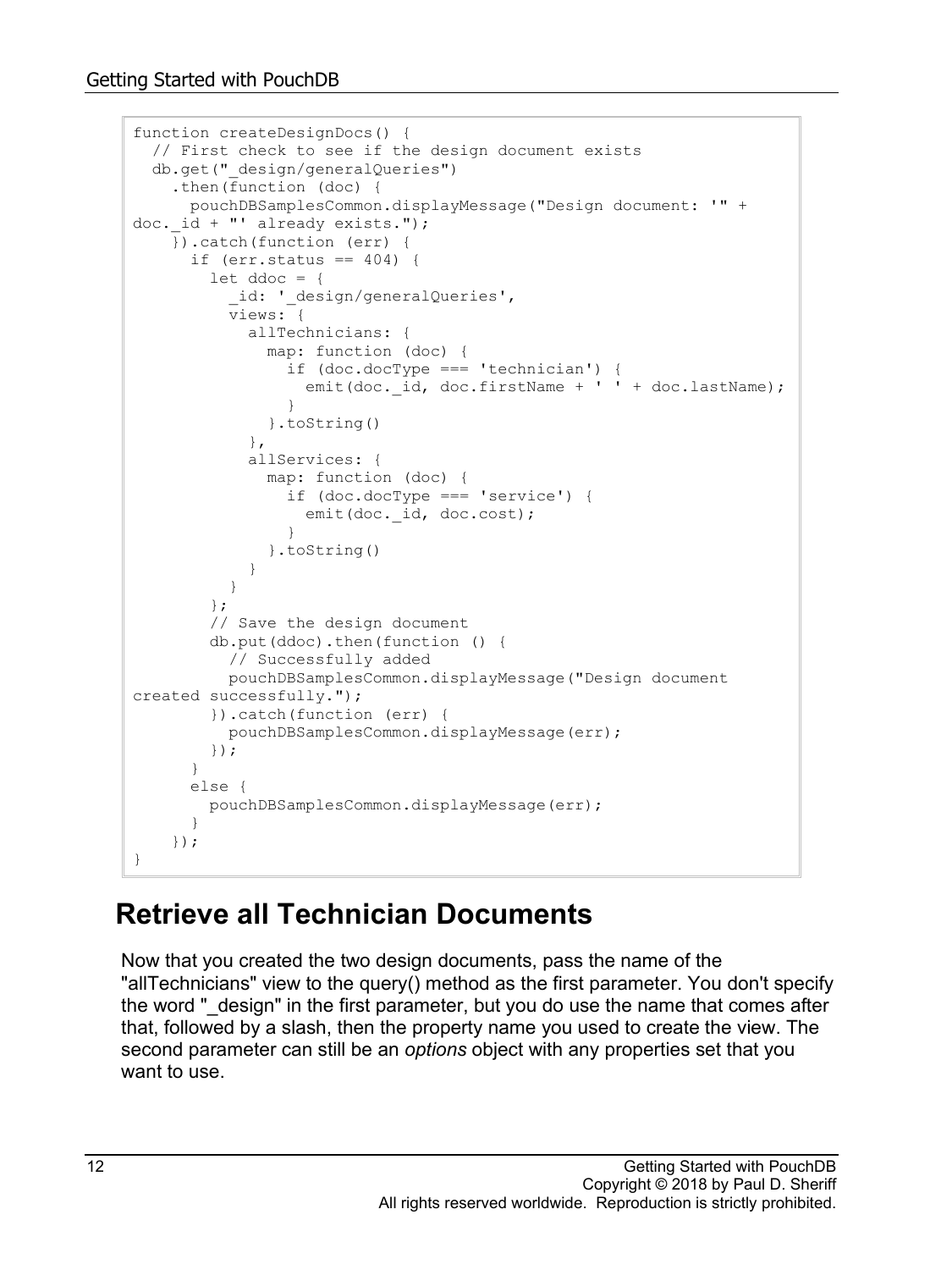```
function getTechnicians() {
   pouchDBSamplesCommon.hideMessageAreas();
   db.query("generalQueries/allTechnicians",
\left\{\begin{array}{ccc} \end{array}\right\} include_docs: true
     }).then(function (response) {
       pouchDBSamplesCommon.displayJSON(response);
     }).catch(function (err) {
        pouchDBSamplesCommon.displayMessage(err);
     });
}
```
#### **Retrieve all Service Documents**

Let's look at one more example of calling the allServices view. The code is the same as what you used for retrieving all technicians, but the name of the view is different.

```
function getServices() {
   db.query("generalQueries/allServices",
     {
       include_docs: true
     }).then(function (response) {
      pouchDBSamplesCommon.displayJSON(response);
     }).catch(function (err) {
       pouchDBSamplesCommon.displayMessage(err);
     });
}
```
# **Summary**

In this fourth part of our series on PouchDB, you worked with the query() method to filter documents on fields other than *\_id*. The query() method is part of what is called map/reduce queries. In this blog post you learned how to map data into an index that can be used for searching. You also learned to create temporary views and persistent views. Persistent views are the ones you should be using in your production applications, while temporary views should only be used in development. In the next blog post you learn to create reduce functions to provide summary data out of your document data.